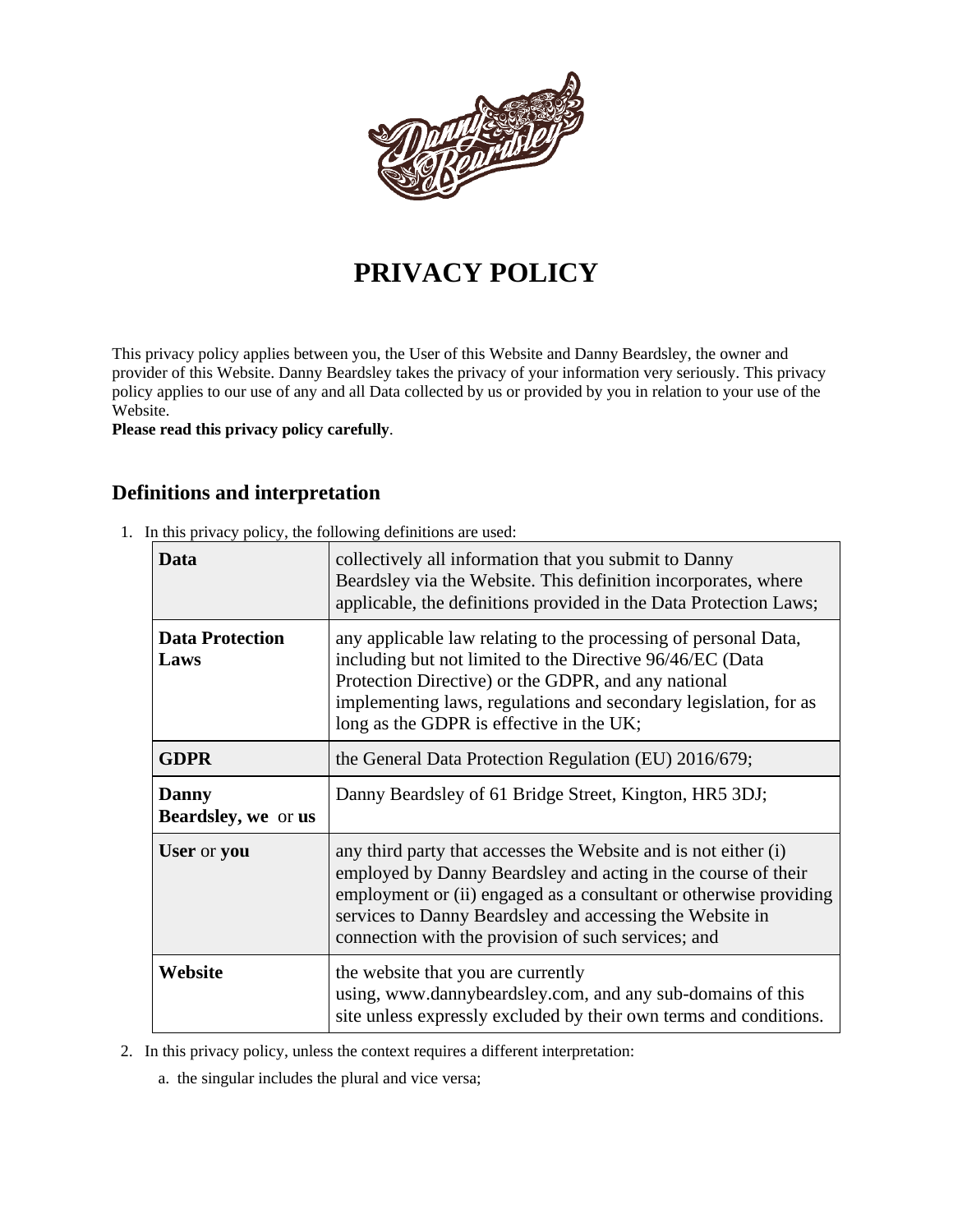- b. references to sub-clauses, clauses, schedules or appendices are to sub-clauses, clauses, schedules or appendices of this privacy policy;
- c. a reference to a person includes firms, companies, government entities, trusts and partnerships;
- d. "including" is understood to mean "including without limitation";
- e. reference to any statutory provision includes any modification or amendment of it;
- f. the headings and sub-headings do not form part of this privacy policy.

## **Scope of this privacy policy**

- 3. This privacy policy applies only to the actions of Danny Beardsley and Users with respect to this Website. It does not extend to any websites that can be accessed from this Website including, but not limited to, any links we may provide to social media websites.
- 4. For purposes of the applicable Data Protection Laws, Danny Beardsley is the "data controller". This means that Danny Beardsley determines the purposes for which, and the manner in which, your Data is processed.

#### **Data collected**

- 5. We may collect the following Data, which includes personal Data, from you:
	- a. name;
	- b. contact information such as email addresses and telephone numbers;

in each case, in accordance with this privacy policy.

#### **How we collect Data**

- 6. We collect Data in the following ways:
	- a. data is given to us by you ; and
	- b. data is collected automatically.

#### **Data that is given to us by you**

- 7. Danny Beardsley will collect your Data in a number of ways, for example:
	- a. when you contact us through the Website, by telephone, post, e-mail or through any other means;
	- b. when you make payments to us, through this Website or otherwise;
	- c. when you elect to receive marketing communications from us;
	- in each case, in accordance with this privacy policy.

# **Data that is collected automatically**

- 8. To the extent that you access the Website, we will collect your Data automatically, for example:
	- a. we automatically collect some information about your visit to the Website. This information helps us to make improvements to Website content and navigation, and includes your IP address, the date,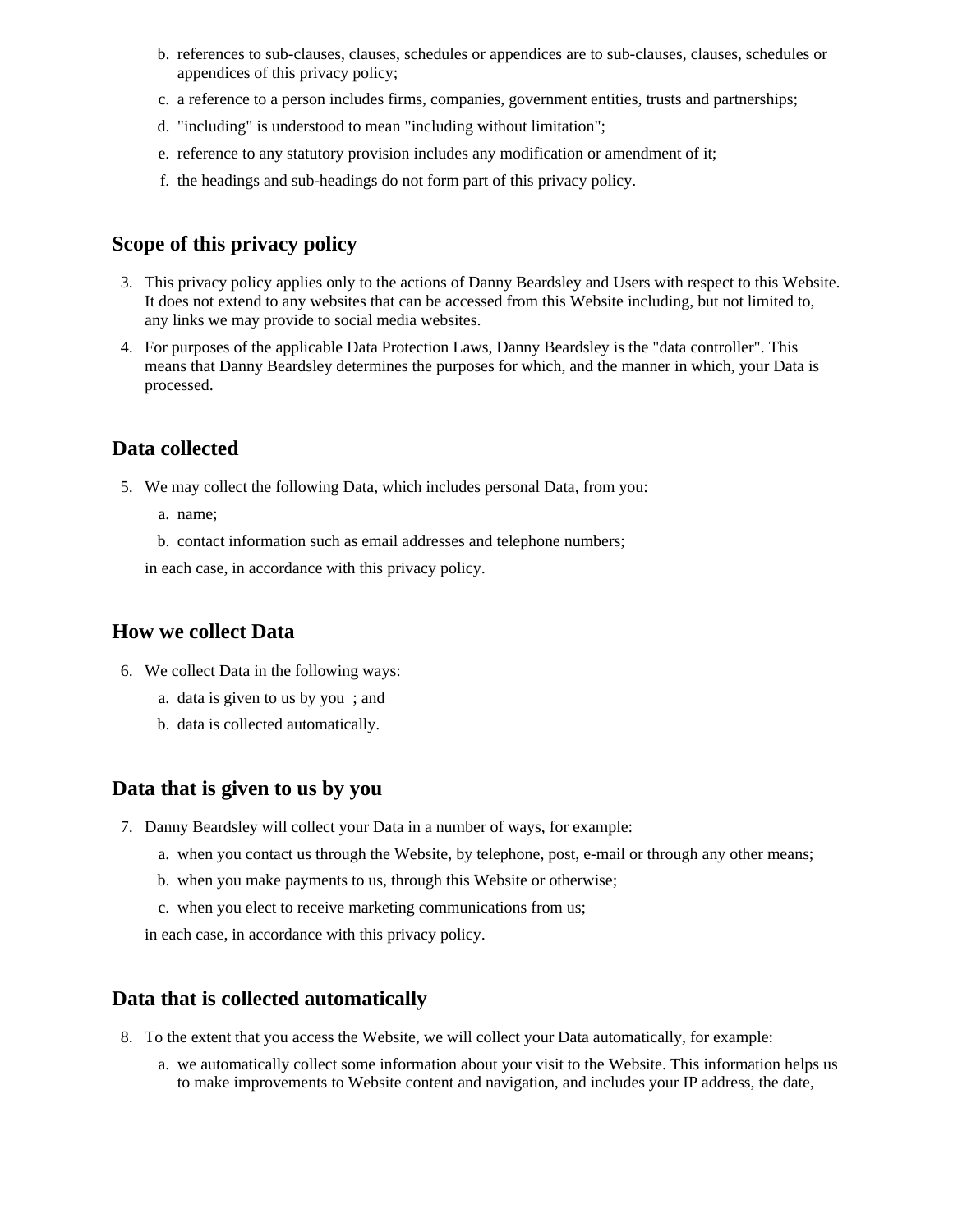times and frequency with which you access the Website and the way you use and interact with its content.

## **Our use of Data**

- 9. Any or all of the above Data may be required by us from time to time in order to provide you with the best possible service and experience when using our Website. Specifically, Data may be used by us for the following reasons:
	- a. internal record keeping;
	- b. improvement of our products / services;
	- c. transmission by email of marketing materials that may be of interest to you;

in each case, in accordance with this privacy policy.

- 10. We may use your Data for the above purposes if we deem it necessary to do so for our legitimate interests. If you are not satisfied with this, you have the right to object in certain circumstances (see the section headed "Your rights" below).
- 11. For the delivery of direct marketing to you via e-mail, we'll need your consent, whether via an opt-in or soft-opt-in:
	- a. soft opt-in consent is a specific type of consent which applies when you have previously engaged with us (for example, you contact us to ask us for more details about a particular product/service, and we are marketing similar products/services). Under "soft opt-in" consent, we will take your consent as given unless you opt-out.
	- b. for other types of e-marketing, we are required to obtain your explicit consent; that is, you need to take positive and affirmative action when consenting by, for example, checking a tick box that we'll provide.
	- c. if you are not satisfied about our approach to marketing, you have the right to withdraw consent at any time. To find out how to withdraw your consent, see the section headed "Your rights" below.

## **Who we share Data with**

- 12. We may share your Data with the following groups of people for the following reasons:
	- a. our employees, agents and/or professional advisors to assist is with our the day to day running of our service ;

in each case, in accordance with this privacy policy.

## **Keeping Data secure**

- 13. We will use technical and organisational measures to safeguard your Data, for example:
	- a. access to your account is controlled by a password and a user name that is unique to you.
	- b. we store your Data on secure servers.
- 14. Technical and organisational measures include measures to deal with any suspected data breach. If you suspect any misuse or loss or unauthorised access to your Data, please let us know immediately by contacting us via this e-mail address: info@dannybeardsley.com.
- 15. If you want detailed information from Get Safe Online on how to protect your information and your computers and devices against fraud, identity theft, viruses and many other online problems, please visit www.getsafeonline.org. Get Safe Online is supported by HM Government and leading businesses.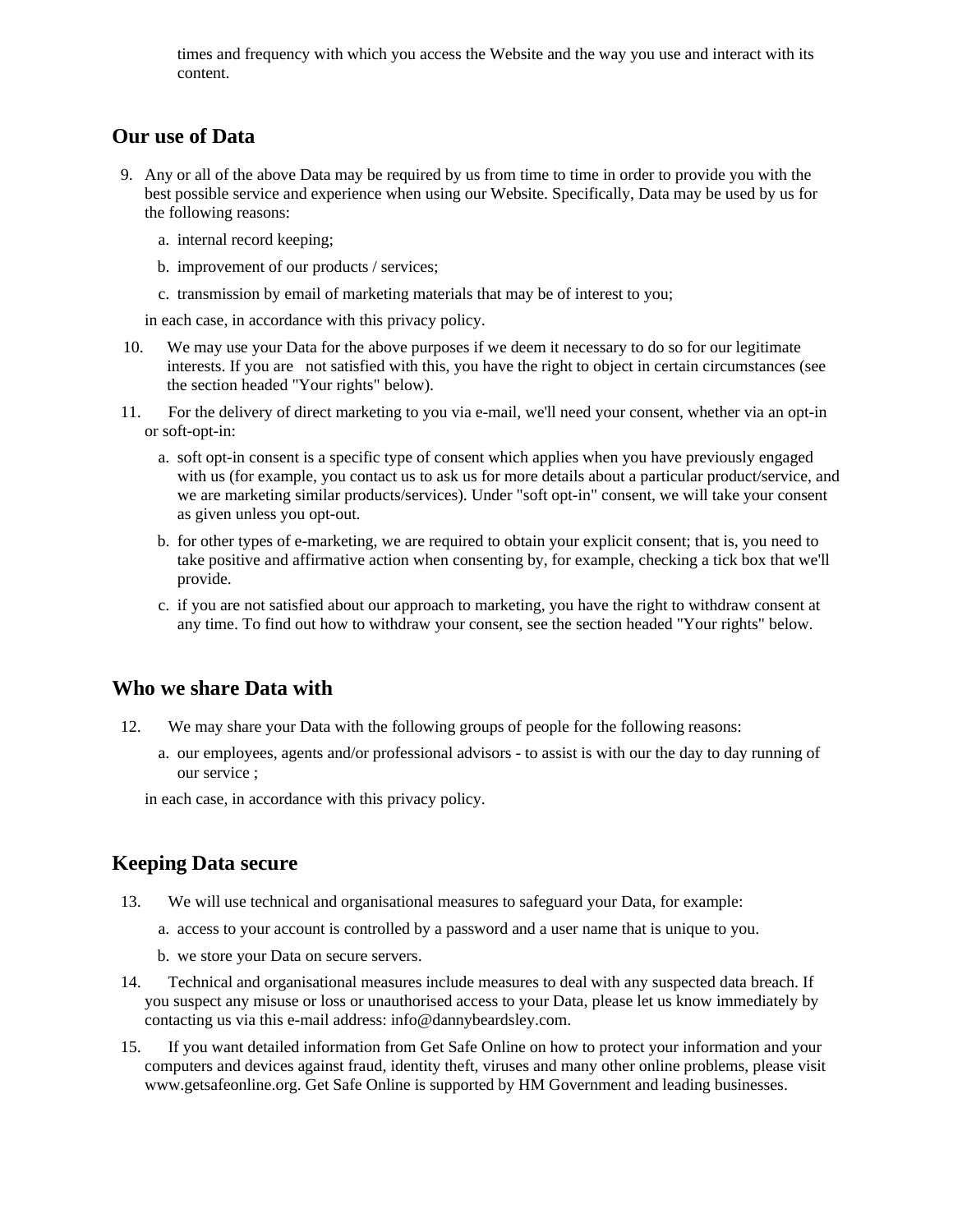## **Data retention**

- 16. Unless a longer retention period is required or permitted by law, we will only hold your Data on our systems for the period necessary to fulfil the purposes outlined in this privacy policy or until you request that the Data be deleted.
- 17. Even if we delete your Data, it may persist on backup or archival media for legal, tax or regulatory purposes.

# **Your rights**

- 18. You have the following rights in relation to your Data:
	- a. **Right to access** the right to request (i) copies of the information we hold about you at any time, or (ii) that we modify, update or delete such information. If we provide you with access to the information we hold about you, we will not charge you for this, unless your request is "manifestly unfounded or excessive." Where we are legally permitted to do so, we may refuse your request. If we refuse your request, we will tell you the reasons why.
	- b. **Right to correct** the right to have your Data rectified if it is inaccurate or incomplete.
	- c. **Right to erase** the right to request that we delete or remove your Data from our systems.
	- d. **Right to restrict our use of your Data** the right to "block" us from using your Data or limit the way in which we can use it.
	- e. **Right to data portability** the right to request that we move, copy or transfer your Data.
	- f. **Right to object** the right to object to our use of your Data including where we use it for our legitimate interests.
- 19. To make enquiries, exercise any of your rights set out above, or withdraw your consent to the processing of your Data (where consent is our legal basis for processing your Data), please contact us via this e-mail address: info@dannybeardsley.com.
- 20. If you are not satisfied with the way a complaint you make in relation to your Data is handled by us, you may be able to refer your complaint to the relevant data protection authority. For the UK, this is the Information Commissioner's Office (ICO). The ICO's contact details can be found on their website at https://ico.org.uk/.
- 21. It is important that the Data we hold about you is accurate and current. Please keep us informed if your Data changes during the period for which we hold it.

## **Links to other websites**

22. This Website may, from time to time, provide links to other websites. We have no control over such websites and are not responsible for the content of these websites. This privacy policy does not extend to your use of such websites. You are advised to read the privacy policy or statement of other websites prior to using them.

## **Changes of business ownership and control**

23. Danny Beardsley may, from time to time, expand or reduce our business and this may involve the sale and/or the transfer of control of all or part of Danny Beardsley. Data provided by Users will, where it is relevant to any part of our business so transferred, be transferred along with that part and the new owner or newly controlling party will, under the terms of this privacy policy, be permitted to use the Data for the purposes for which it was originally supplied to us.